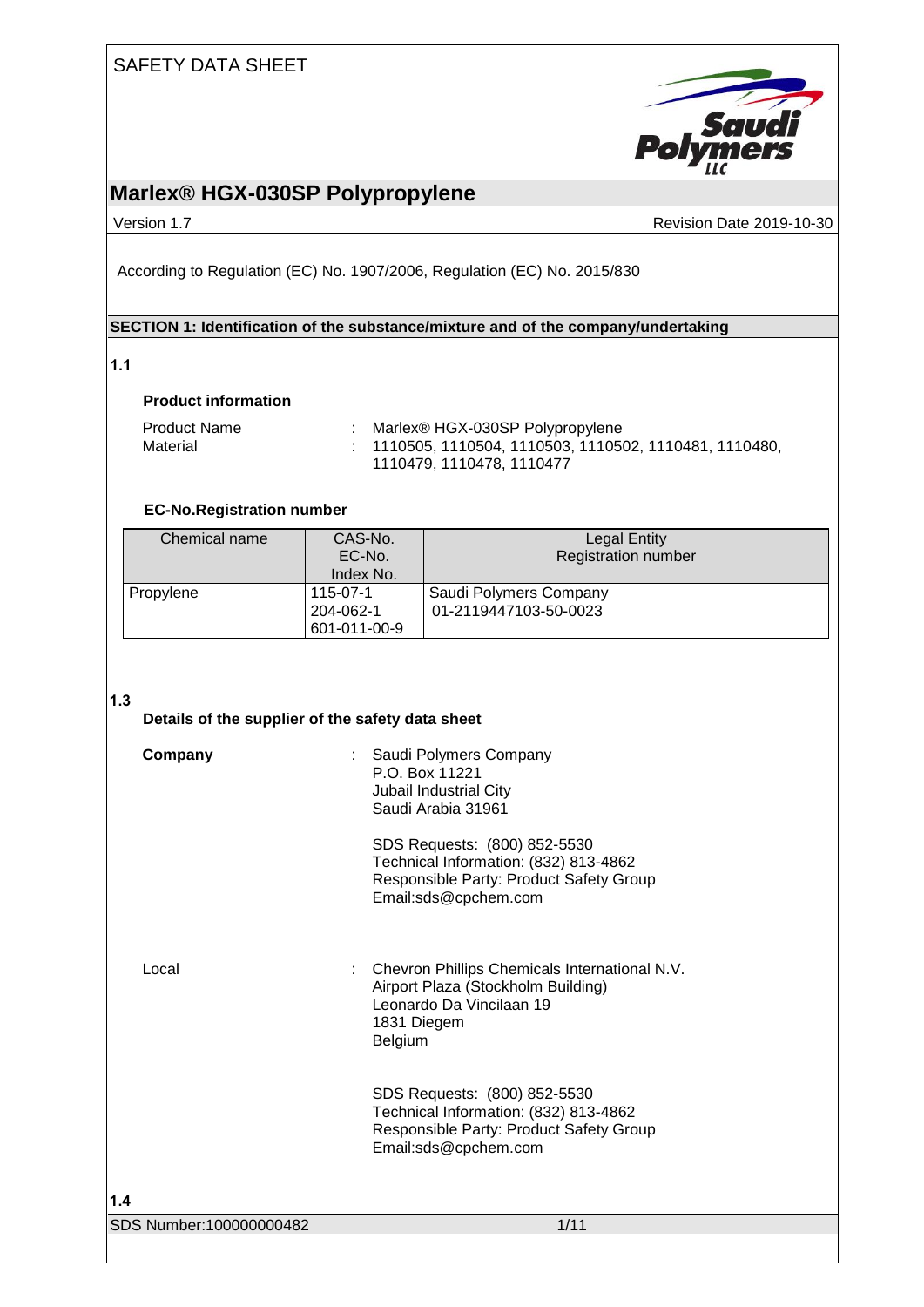## **Marlex® HGX-030SP Polypropylene**

Version 1.7 **Network 2019-10-30** Revision Date 2019-10-30

#### **Emergency telephone:**

**Health**: 866.442.9628 (North America) 1.832.813.4984 (International) **Transport**: CHEMTREC 800.424.9300 or 703.527.3887(int'l) Asia: CHEMWATCH (+612 9186 1132) China: 0532 8388 9090 EUROPE: BIG +32.14.584545 (phone) or +32.14583516 (telefax) Mexico CHEMTREC 01-800-681-9531 (24 hours) South America SOS-Cotec Inside Brazil: 0800.111.767 Outside Brazil: +55.19.3467.1600 Argentina: +(54)-1159839431

| Responsible Department | : Product Safety and Toxicology Group |
|------------------------|---------------------------------------|
| E-mail address         | : SDS@CPChem.com                      |
| Website                | www.CPChem.com                        |

MEDICAL APPLICATION CAUTION: Do not use this Saudi Polymers Company material in medical applications involving permanent implantation in the human body or permanent contact with internal body fluids or tissues fluids or tissues.

Do not use this Saudi Polymers Company material in medical applications involving brief or temporary implantation in the human body or contact with internal body fluids or tissues unless the material has been provided directly from Saudi Polymers Company under an agreement which expressly acknowledges the contemplated use.

Saudi Polymers Company makes no representation, promise, express warranty or implied warranty concerning the suitability of this material for use in implantation in the human body or in contact with internal body fluids or tissues.

#### **SECTION 2: Hazards identification**

**2.1** 

**Classification of the substance or mixture REGULATION (EC) No 1272/2008**

Not a hazardous substance or mixture according to Regulation (EC) No 1272/2008.

#### **2.2**

#### **Labeling (REGULATION (EC) No 1272/2008)**

Not a hazardous substance or mixture according to Regulation (EC) No 1272/2008.

Components are encapsulated within the product matrix.

#### **SECTION 3: Composition/information on ingredients**

#### **3.1 - 3.2**

#### **Substance or Mixture**

#### **Hazardous ingredients**

| Chemical name           | CAS-No.<br>EC-No.<br>Index No. | Classification<br>(REGULATION (EC) No<br>1272/2008) | Concentration<br>$[wt\%]$ |
|-------------------------|--------------------------------|-----------------------------------------------------|---------------------------|
| Polypropylene           | 9003-07-0                      |                                                     | $99 -$<br>100             |
| SDS Number:100000000482 |                                | 2/11                                                |                           |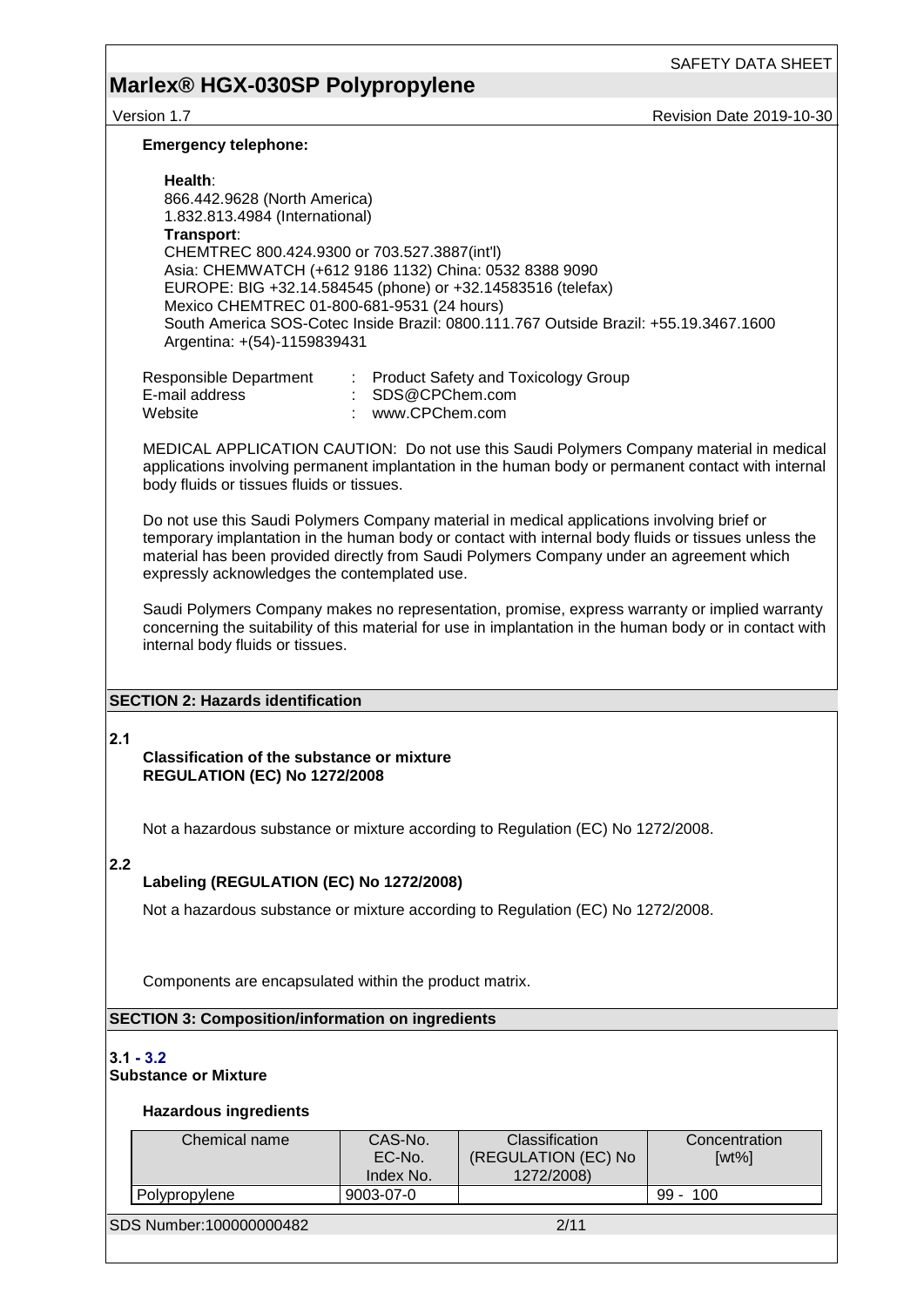## **Marlex® HGX-030SP Polypropylene**

Version 1.7 **Network 2019-10-30** Revision Date 2019-10-30

Contains no hazardous ingredients according to GHS. :

### **SECTION 4: First aid measures 4.1 Description of first-aid measures** If inhaled : Move to fresh air in case of accidental inhalation of dust or fumes from overheating or combustion. If symptoms persist, call a physician. In case of skin contact : If the molten material gets on skin, quickly cool in water. Seek immediate medical attention. Do not try to peel the solidified material from the skin or use solvents or thinners to dissolve it. In case of eye contact : In the case of contact with eyes, rinse immediately with plenty of water and seek medical advice. If swallowed : Do not induce vomiting without medical advice. **SECTION 5: Firefighting measures** Flash point : No data available Autoignition temperature : No data available **5.1 Extinguishing media** Suitable extinguishing media : Water. Water mist. Dry chemical. Carbon dioxide (CO2). If possible, water should be applied as a spray from a fogging nozzle since this is a surface burning material. The application of high velocity water will spread the burning surface layer. Avoid the use of straight streams that may create a dust cloud and the risk of a dust explosion. Use extinguishing measures that are appropriate to local circumstances and the surrounding environment. **5.2 Special hazards arising from the substance or mixture** Specific hazards during fire : Risks of ignition followed by flame propagation or secondary fighting explosions can be caused by the accumulation of dust, e.g. on floors and ledges. **5.3 Advice for firefighters** Special protective equipment for fire-fighters : Use personal protective equipment. Wear self-contained breathing apparatus for firefighting if necessary. Further information : This material will burn although it is not easily ignited. Fire and explosion protection : Treat as a solid that can burn. Avoid generating dust; fine dust dispersed in air in sufficient concentrations, and in the presence of an ignition source is a potential dust explosion

SDS Number:100000000482 3/11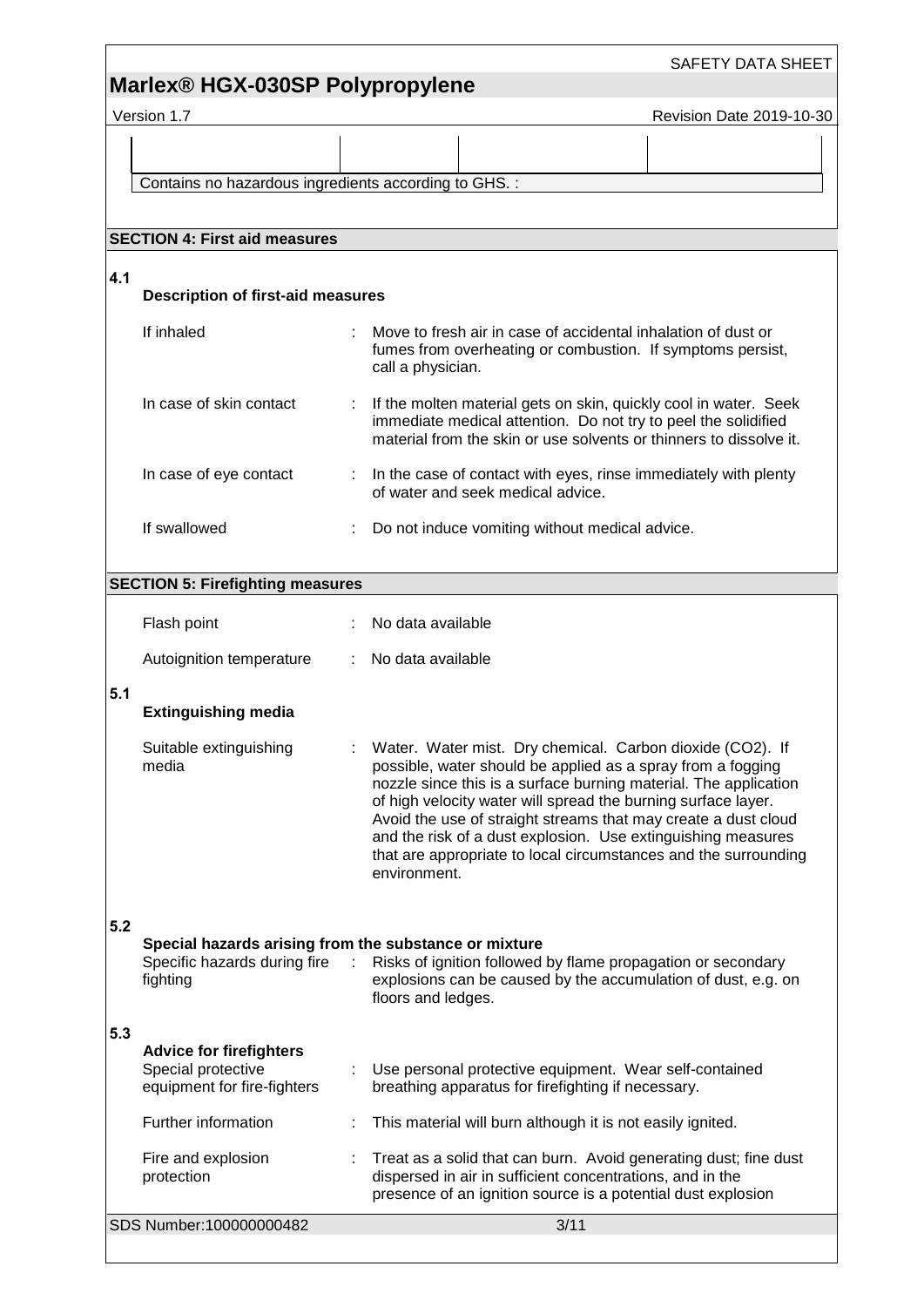# **Marlex® HGX-030SP Polypropylene**

|     | Version 1.7                                                                      | Revision Date 2019-10-30                                                                                                                                                                                                                                                                       |
|-----|----------------------------------------------------------------------------------|------------------------------------------------------------------------------------------------------------------------------------------------------------------------------------------------------------------------------------------------------------------------------------------------|
|     |                                                                                  | hazard.                                                                                                                                                                                                                                                                                        |
|     | Hazardous decomposition<br>products                                              | Normal combustion forms carbon dioxide, water vapor and may<br>produce carbon monoxide, other hydrocarbons and<br>hydrocarbon oxidation products (ketones, aldehydes, organic<br>acids) depending on temperature and air availability.<br>Incomplete combustion can also produce formaldehyde. |
|     | <b>SECTION 6: Accidental release measures</b>                                    |                                                                                                                                                                                                                                                                                                |
| 6.1 |                                                                                  |                                                                                                                                                                                                                                                                                                |
|     |                                                                                  | Personal precautions, protective equipment and emergency procedures                                                                                                                                                                                                                            |
| 6.2 | Personal precautions                                                             | Sweep up to prevent slipping hazard. Avoid breathing dust.                                                                                                                                                                                                                                     |
|     | <b>Environmental precautions</b>                                                 |                                                                                                                                                                                                                                                                                                |
|     | Environmental precautions                                                        | Do not contaminate surface water. Prevent product from<br>entering drains.                                                                                                                                                                                                                     |
| 6.3 | Methods and materials for containment and cleaning up<br>Methods for cleaning up | Clean up promptly by sweeping or vacuum.                                                                                                                                                                                                                                                       |
|     | Additional advice                                                                | Dust deposits should not be allowed to accumulate on<br>surfaces, as these may form an explosive mixture if they are<br>released into the atmosphere in sufficient concentration. Avoid<br>dispersal of dust in the air (i.e., clearing dust surfaces with<br>compressed air).                 |
| 6.4 |                                                                                  |                                                                                                                                                                                                                                                                                                |
|     | <b>Reference to other sections</b>                                               |                                                                                                                                                                                                                                                                                                |
|     | <b>SECTION 7: Handling and storage</b>                                           |                                                                                                                                                                                                                                                                                                |
| 7.1 | <b>Precautions for safe handling</b><br><b>Handling</b>                          |                                                                                                                                                                                                                                                                                                |
|     | Advice on safe handling                                                          | Use good housekeeping for safe handling of the product.<br>Keep out of water sources and sewers.                                                                                                                                                                                               |
|     |                                                                                  | Spilled pellets and powders may create a slipping hazard.                                                                                                                                                                                                                                      |
|     |                                                                                  | Electrostatic charge may accumulate and create a hazardous<br>condition when handling this material. To minimize this hazard,<br>bonding and grounding may be necessary, but may not by<br>themselves be sufficient.                                                                           |
|     | Advice on protection<br>against fire and explosion                               | Treat as a solid that can burn. Avoid generating dust; fine dust<br>dispersed in air in sufficient concentrations, and in the<br>presence of an ignition source is a potential dust explosion<br>hazard.                                                                                       |
| 7.2 |                                                                                  | Conditions for safe storage, including any incompatibilities                                                                                                                                                                                                                                   |
|     | <b>Storage</b>                                                                   |                                                                                                                                                                                                                                                                                                |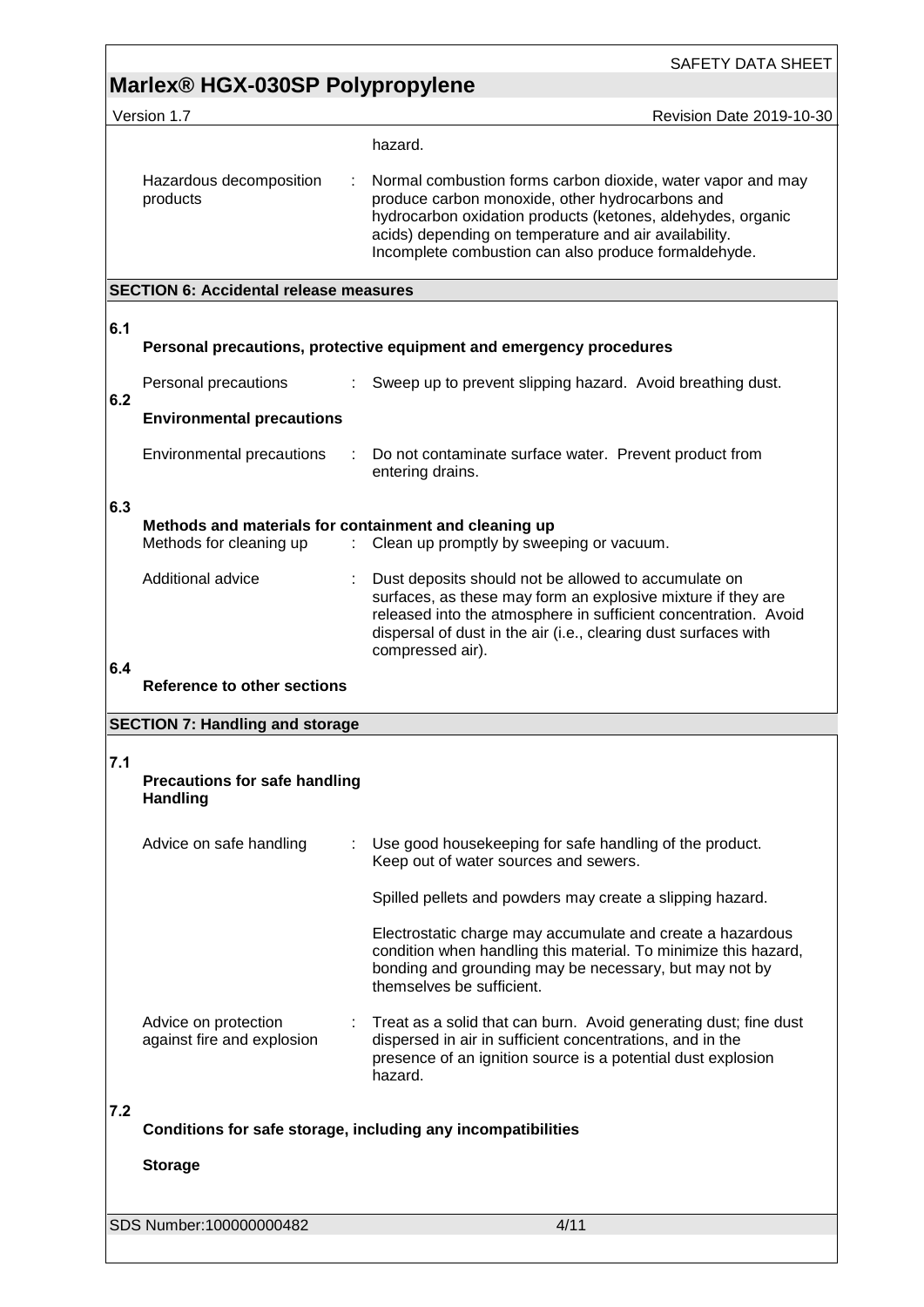|     |                                                           |                              | SAFETY DATA SHEET                                                                                                                                                                                                                                                                                                                                                                                                                                                                                                                                                                                             |
|-----|-----------------------------------------------------------|------------------------------|---------------------------------------------------------------------------------------------------------------------------------------------------------------------------------------------------------------------------------------------------------------------------------------------------------------------------------------------------------------------------------------------------------------------------------------------------------------------------------------------------------------------------------------------------------------------------------------------------------------|
|     | Marlex <sup>®</sup> HGX-030SP Polypropylene               |                              |                                                                                                                                                                                                                                                                                                                                                                                                                                                                                                                                                                                                               |
|     | Version 1.7                                               |                              | Revision Date 2019-10-30                                                                                                                                                                                                                                                                                                                                                                                                                                                                                                                                                                                      |
|     | Requirements for storage<br>areas and containers          |                              | Keep in a dry place. Keep in a well-ventilated place.                                                                                                                                                                                                                                                                                                                                                                                                                                                                                                                                                         |
|     | Advice on common storage                                  | $\mathcal{L}_{\mathrm{max}}$ | Do not store together with oxidizing and self-igniting products.                                                                                                                                                                                                                                                                                                                                                                                                                                                                                                                                              |
|     | <b>SECTION 8: Exposure controls/personal protection</b>   |                              |                                                                                                                                                                                                                                                                                                                                                                                                                                                                                                                                                                                                               |
|     |                                                           |                              |                                                                                                                                                                                                                                                                                                                                                                                                                                                                                                                                                                                                               |
|     |                                                           |                              |                                                                                                                                                                                                                                                                                                                                                                                                                                                                                                                                                                                                               |
| 8.2 | <b>Exposure controls</b>                                  |                              |                                                                                                                                                                                                                                                                                                                                                                                                                                                                                                                                                                                                               |
|     | Personal protective equipment                             |                              |                                                                                                                                                                                                                                                                                                                                                                                                                                                                                                                                                                                                               |
|     | Respiratory protection                                    |                              | No respiratory protection is normally required. If heated<br>material generates vapor or fumes that are not adequately<br>controlled by ventilation, wear an appropriate respirator. Use<br>the following elements for air-purifying respirators: Organic<br>Vapor and Formaldehyde. Use a positive pressure, air-<br>supplying respirator if there is potential for uncontrolled<br>release, exposure levels are not known, or other circumstances<br>where air-purifying respirators may not provide adequate<br>protection. Dust safety masks are recommended when the<br>dust concentration is excessive. |
|     | Eye protection                                            |                              | Use of safety glasses with side shields for solid handling is<br>good industrial practice. If this material is heated, wear<br>chemical goggles or safety glasses with side shields or a face<br>shield. If there is potential for dust, use chemical goggles.                                                                                                                                                                                                                                                                                                                                                |
|     | Skin and body protection                                  |                              | At ambient temperatures use of clean and protective clothing is<br>good industrial practice. If the material is heated or molten,<br>wear thermally insulated, heat-resistant gloves that are able to<br>withstand the temperature of the molten product. If this<br>material is heated, wear insulated clothing to prevent skin<br>contact if engineering controls or work practices are not<br>adequate.                                                                                                                                                                                                    |
|     | <b>SECTION 9: Physical and chemical properties</b>        |                              |                                                                                                                                                                                                                                                                                                                                                                                                                                                                                                                                                                                                               |
| 9.1 |                                                           |                              |                                                                                                                                                                                                                                                                                                                                                                                                                                                                                                                                                                                                               |
|     | Information on basic physical and chemical properties     |                              |                                                                                                                                                                                                                                                                                                                                                                                                                                                                                                                                                                                                               |
|     | Appearance                                                |                              |                                                                                                                                                                                                                                                                                                                                                                                                                                                                                                                                                                                                               |
|     | Form<br>Physical state<br>Color<br>Odor<br>Odor Threshold |                              | Pellets<br>Solid<br>Opaque<br>Mild to no odor<br>No data available                                                                                                                                                                                                                                                                                                                                                                                                                                                                                                                                            |
|     | Safety data                                               |                              |                                                                                                                                                                                                                                                                                                                                                                                                                                                                                                                                                                                                               |
|     | Flash point                                               |                              | No data available                                                                                                                                                                                                                                                                                                                                                                                                                                                                                                                                                                                             |
|     | Lower explosion limit                                     |                              | : Not applicable                                                                                                                                                                                                                                                                                                                                                                                                                                                                                                                                                                                              |
|     | SDS Number:100000000482                                   |                              | 5/11                                                                                                                                                                                                                                                                                                                                                                                                                                                                                                                                                                                                          |
|     |                                                           |                              |                                                                                                                                                                                                                                                                                                                                                                                                                                                                                                                                                                                                               |

 $\overline{1}$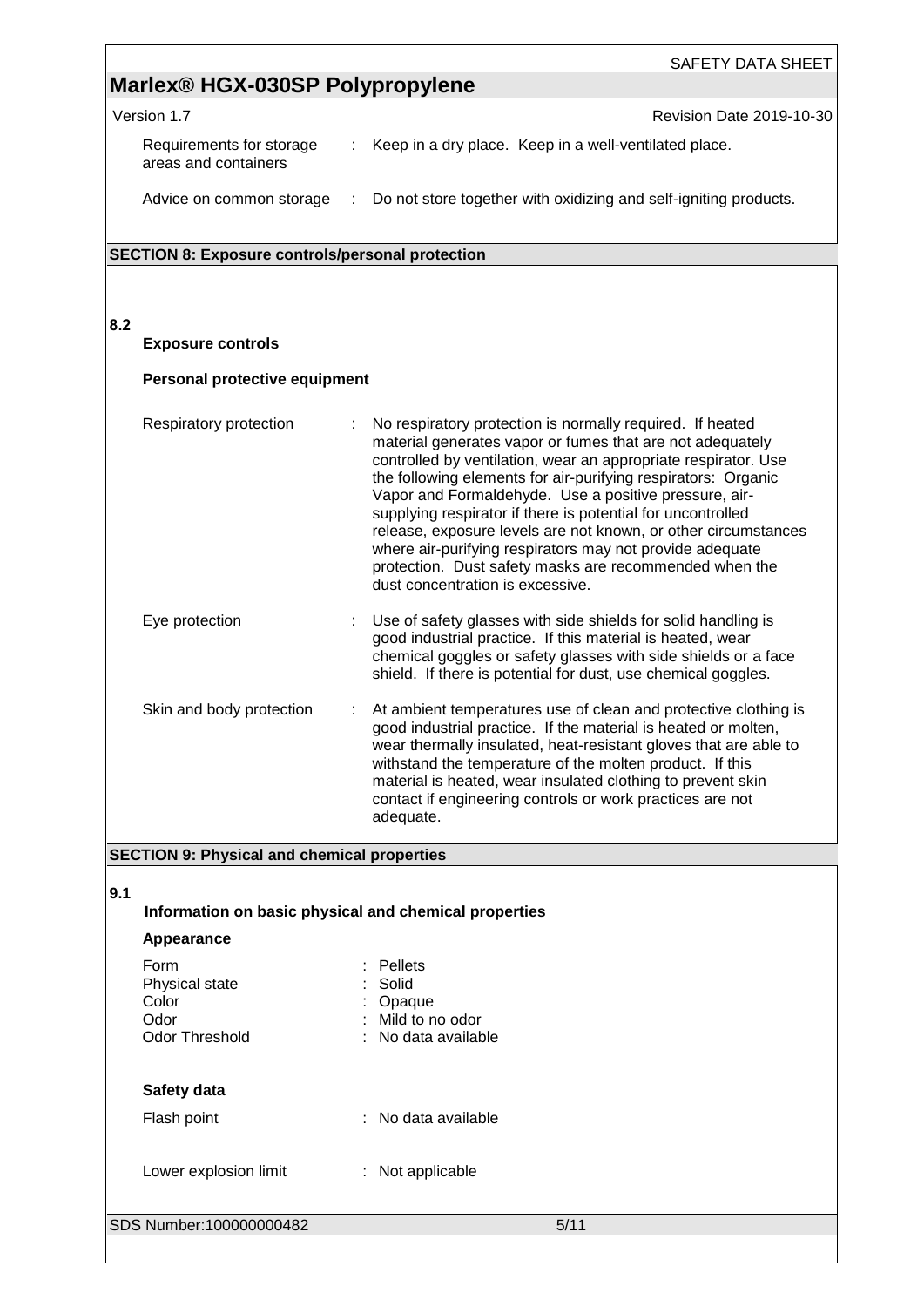# **Marlex® HGX-030SP Polypropylene**

| Version 1.7                                        | Revision Date 2019-10-30                                                                                                                           |
|----------------------------------------------------|----------------------------------------------------------------------------------------------------------------------------------------------------|
| Upper explosion limit                              | : Not applicable                                                                                                                                   |
| Autoignition temperature                           | : No data available                                                                                                                                |
| Thermal decomposition                              | : Low molecular weight hydrocarbons, alcohols, aldehydes,<br>acids and ketones can be formed during thermal processing.                            |
| pH                                                 | No data available                                                                                                                                  |
| Melting point/range                                | : 160 - 170 °C (320 - 338 °F)                                                                                                                      |
| Initial boiling point and boiling : Not applicable |                                                                                                                                                    |
| range<br>Vapor pressure                            | : Not applicable                                                                                                                                   |
| Relative density                                   | Not applicable                                                                                                                                     |
| Density                                            | $: 0.88 - 1.40$ g/cm3                                                                                                                              |
| Water solubility                                   | Negligible                                                                                                                                         |
| Partition coefficient: n-<br>octanol/water         | : No data available                                                                                                                                |
| Solubility in other solvents                       | : No data available                                                                                                                                |
| Viscosity, dynamic                                 | : Not applicable                                                                                                                                   |
| Viscosity, kinematic                               | Not applicable                                                                                                                                     |
| Relative vapor density                             | : Not applicable                                                                                                                                   |
| Evaporation rate                                   | Not applicable                                                                                                                                     |
| <b>SECTION 10: Stability and reactivity</b>        |                                                                                                                                                    |
|                                                    |                                                                                                                                                    |
| 10.1                                               |                                                                                                                                                    |
| <b>Reactivity</b>                                  | : This material is considered non-reactive under normal<br>ambient and anticipated storage and handling conditions of<br>temperature and pressure. |
| 10.2                                               |                                                                                                                                                    |
| <b>Chemical stability</b>                          | : This material is considered stable under normal ambient and<br>anticipated storage and handling conditions of temperature<br>and pressure.       |
| 10.3                                               |                                                                                                                                                    |
| Possibility of hazardous reactions                 |                                                                                                                                                    |
| <b>Hazardous reactions</b>                         | : Hazardous reactions: See 'Conditions to Avoid' and/or<br>"Materials to Avoid" in this section.                                                   |

SDS Number:100000000482 6/11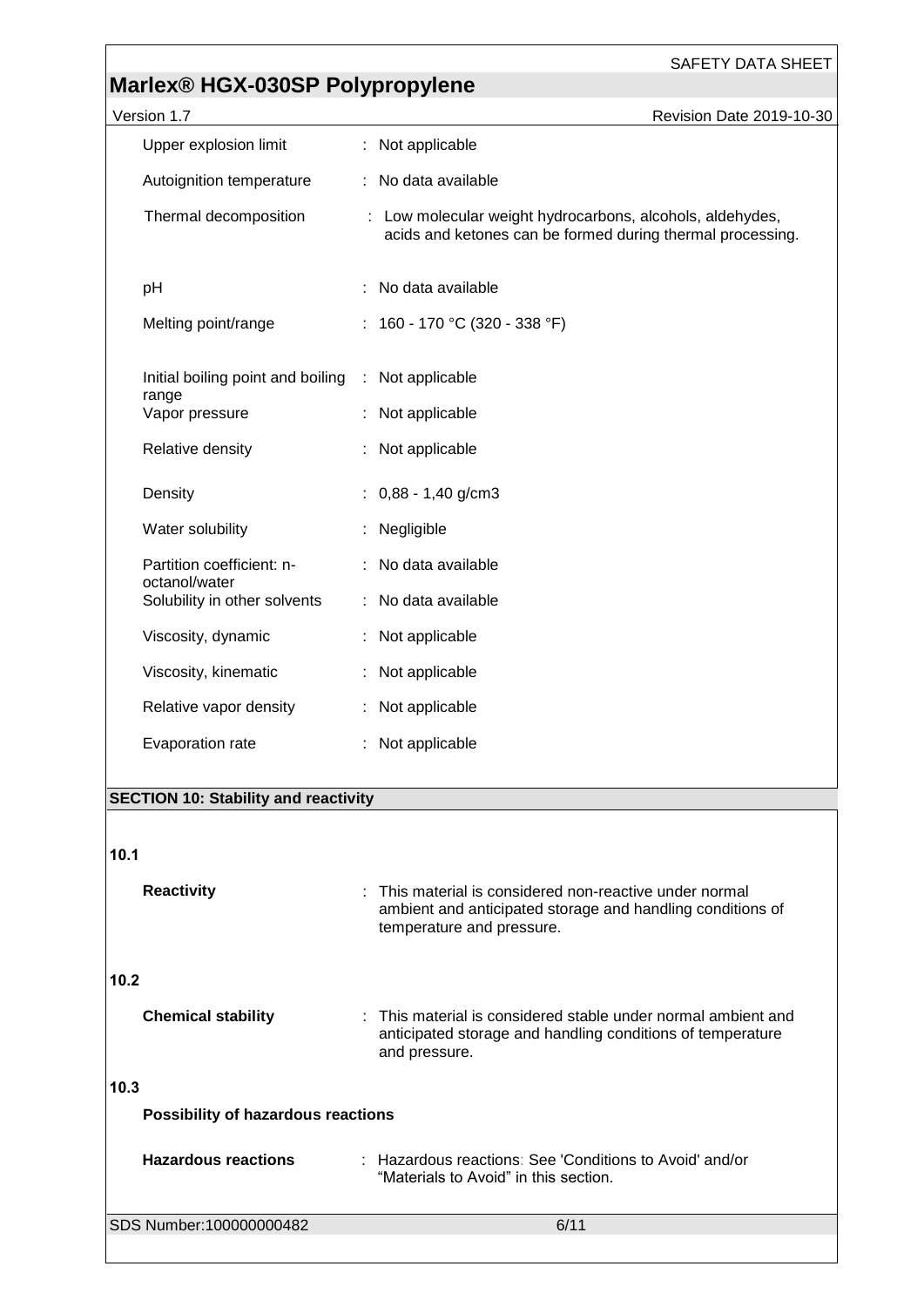# **Marlex® HGX-030SP Polypropylene**

| Version 1.7 |  |
|-------------|--|
|             |  |

|      | Version 1.7                                                                              | <b>Revision Date 2019-10-30</b>                                                                                                                                                                                                                                                                                                                                                                                                              |
|------|------------------------------------------------------------------------------------------|----------------------------------------------------------------------------------------------------------------------------------------------------------------------------------------------------------------------------------------------------------------------------------------------------------------------------------------------------------------------------------------------------------------------------------------------|
| 10.4 | <b>Conditions to avoid</b>                                                               | : Avoid prolonged storage at elevated temperature.                                                                                                                                                                                                                                                                                                                                                                                           |
| 10.5 | <b>Materials to avoid</b>                                                                | : Avoid contact with strong oxidizing agents.                                                                                                                                                                                                                                                                                                                                                                                                |
|      | <b>Thermal decomposition</b>                                                             | : Low molecular weight hydrocarbons, alcohols, aldehydes,<br>acids and ketones can be formed during thermal processing.                                                                                                                                                                                                                                                                                                                      |
| 10.6 | <b>Hazardous decomposition</b><br>products                                               | : Normal combustion forms carbon dioxide, water vapor and<br>may produce carbon monoxide, other hydrocarbons and<br>hydrocarbon oxidation products (ketones, aldehydes, organic<br>acids) depending on temperature and air availability.<br>Incomplete combustion can also produce formaldehyde.                                                                                                                                             |
|      | Other data                                                                               | : No decomposition if stored and applied as directed.                                                                                                                                                                                                                                                                                                                                                                                        |
|      | <b>SECTION 11: Toxicological information</b>                                             |                                                                                                                                                                                                                                                                                                                                                                                                                                              |
|      |                                                                                          |                                                                                                                                                                                                                                                                                                                                                                                                                                              |
| 11.1 | Information on toxicological effects                                                     |                                                                                                                                                                                                                                                                                                                                                                                                                                              |
|      | Marlex® HGX-030SP Polypropylene                                                          |                                                                                                                                                                                                                                                                                                                                                                                                                                              |
|      | <b>Acute oral toxicity</b>                                                               | <b>Presumed Not Toxic</b>                                                                                                                                                                                                                                                                                                                                                                                                                    |
|      | Marlex® HGX-030SP Polypropylene<br><b>Acute inhalation toxicity : Presumed Not Toxic</b> |                                                                                                                                                                                                                                                                                                                                                                                                                                              |
|      | Marlex® HGX-030SP Polypropylene<br><b>Acute dermal toxicity</b>                          | <b>Presumed Not Toxic</b><br>÷                                                                                                                                                                                                                                                                                                                                                                                                               |
|      | Marlex® HGX-030SP Polypropylene<br><b>Skin irritation</b>                                | : No skin irritation                                                                                                                                                                                                                                                                                                                                                                                                                         |
|      | Marlex® HGX-030SP Polypropylene<br><b>Eye irritation</b>                                 | : No eye irritation                                                                                                                                                                                                                                                                                                                                                                                                                          |
|      | Marlex® HGX-030SP Polypropylene<br><b>Sensitization</b>                                  | : Did not cause sensitization on laboratory animals.                                                                                                                                                                                                                                                                                                                                                                                         |
|      | Marlex® HGX-030SP Polypropylene<br><b>Further information</b>                            | This product contains POLYMERIZED OLEFINS. During<br>thermal processing (>350°F, >177°C) polyolefins can release<br>vapors and gases (aldehydes, ketones and organic acids)<br>which are irritating to the mucous membranes of the eyes,<br>mouth, throat, and lungs. Generally these irritant effects are all<br>transitory. However, prolonged exposure to irritating off-gases<br>can lead to pulmonary edema. Formaldehyde (an aldehyde) |

SDS Number:100000000482 7/11

limited epidemiological evidence.

has been classified as a carcinogen based on animal data and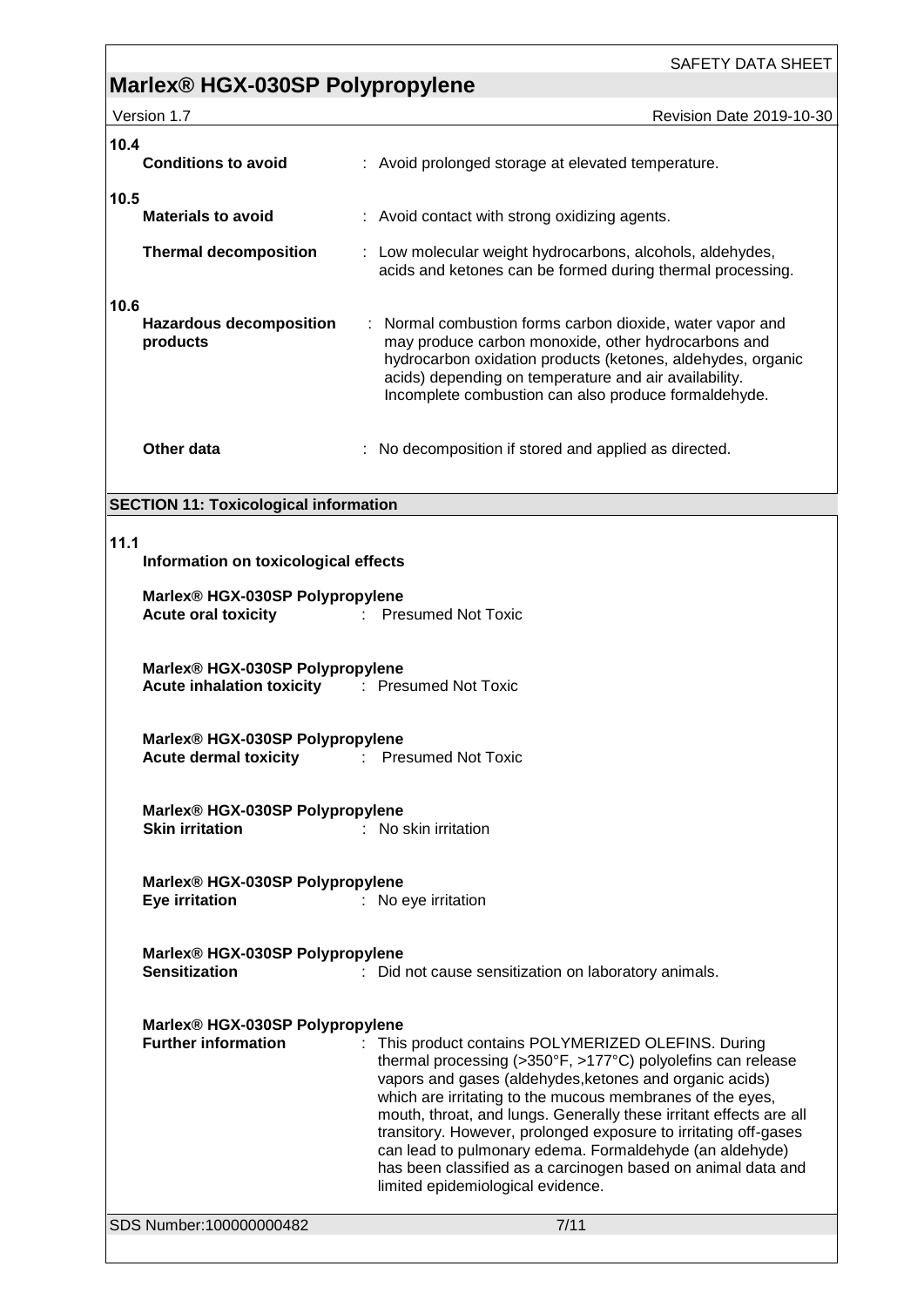# **Marlex® HGX-030SP Polypropylene**

Version 1.7 **New York 2019-10-30** Revision Date 2019-10-30

| <b>SECTION 12: Ecological information</b>                                                           |                                                                                                                                                                                                                                                                                                                                                                                                                                                                                                     |  |  |
|-----------------------------------------------------------------------------------------------------|-----------------------------------------------------------------------------------------------------------------------------------------------------------------------------------------------------------------------------------------------------------------------------------------------------------------------------------------------------------------------------------------------------------------------------------------------------------------------------------------------------|--|--|
|                                                                                                     |                                                                                                                                                                                                                                                                                                                                                                                                                                                                                                     |  |  |
| 12.1<br><b>Toxicity</b>                                                                             |                                                                                                                                                                                                                                                                                                                                                                                                                                                                                                     |  |  |
| <b>Ecotoxicity effects</b>                                                                          |                                                                                                                                                                                                                                                                                                                                                                                                                                                                                                     |  |  |
| 12.2<br><b>Persistence and degradability</b>                                                        |                                                                                                                                                                                                                                                                                                                                                                                                                                                                                                     |  |  |
| Biodegradability                                                                                    | : This material is not expected to be readily biodegradable.                                                                                                                                                                                                                                                                                                                                                                                                                                        |  |  |
| 12.3<br><b>Bioaccumulative potential</b><br>Elimination information (persistence and degradability) |                                                                                                                                                                                                                                                                                                                                                                                                                                                                                                     |  |  |
| <b>Bioaccumulation</b>                                                                              | : Does not bioaccumulate.                                                                                                                                                                                                                                                                                                                                                                                                                                                                           |  |  |
| 12.4<br><b>Mobility in soil</b>                                                                     |                                                                                                                                                                                                                                                                                                                                                                                                                                                                                                     |  |  |
| Mobility                                                                                            | The product is insoluble and floats on water.                                                                                                                                                                                                                                                                                                                                                                                                                                                       |  |  |
| 12.5<br><b>Results of PBT and vPvB assessment</b><br>12.6                                           |                                                                                                                                                                                                                                                                                                                                                                                                                                                                                                     |  |  |
| Other adverse effects<br>Additional ecological<br>information                                       | : This material is not expected to be harmful to aquatic<br>organisms., Fish or birds may eat pellets which may obstruct<br>their digestive tracts.                                                                                                                                                                                                                                                                                                                                                 |  |  |
| <b>Ecotoxicology Assessment</b>                                                                     |                                                                                                                                                                                                                                                                                                                                                                                                                                                                                                     |  |  |
| Short-term (acute) aquatic<br>hazard                                                                | : This product has no known ecotoxicological effects.                                                                                                                                                                                                                                                                                                                                                                                                                                               |  |  |
| Long-term (chronic) aquatic<br>hazard                                                               | : This product has no known ecotoxicological effects.                                                                                                                                                                                                                                                                                                                                                                                                                                               |  |  |
| <b>SECTION 13: Disposal considerations</b>                                                          |                                                                                                                                                                                                                                                                                                                                                                                                                                                                                                     |  |  |
| 13.1<br><b>Waste treatment methods</b>                                                              | The information in this SDS pertains only to the product as shipped.                                                                                                                                                                                                                                                                                                                                                                                                                                |  |  |
| disposal facility.                                                                                  | Use material for its intended purpose or recycle if possible. This material, if it must be discarded,<br>may meet the criteria of a hazardous waste as defined by US EPA under RCRA (40 CFR 261) or<br>other State and local regulations. Measurement of certain physical properties and analysis for<br>regulated components may be necessary to make a correct determination. If this material is<br>classified as a hazardous waste, federal law requires disposal at a licensed hazardous waste |  |  |
| <b>SECTION 14: Transport information</b>                                                            |                                                                                                                                                                                                                                                                                                                                                                                                                                                                                                     |  |  |
| $14.1 - 14.7$<br><b>Transport information</b>                                                       | The shipping descriptions shown here are for bulk shipments only, and may not apply to<br>shipments in non-bulk packages (see regulatory definition).                                                                                                                                                                                                                                                                                                                                               |  |  |
| SDS Number:100000000482                                                                             | 8/11                                                                                                                                                                                                                                                                                                                                                                                                                                                                                                |  |  |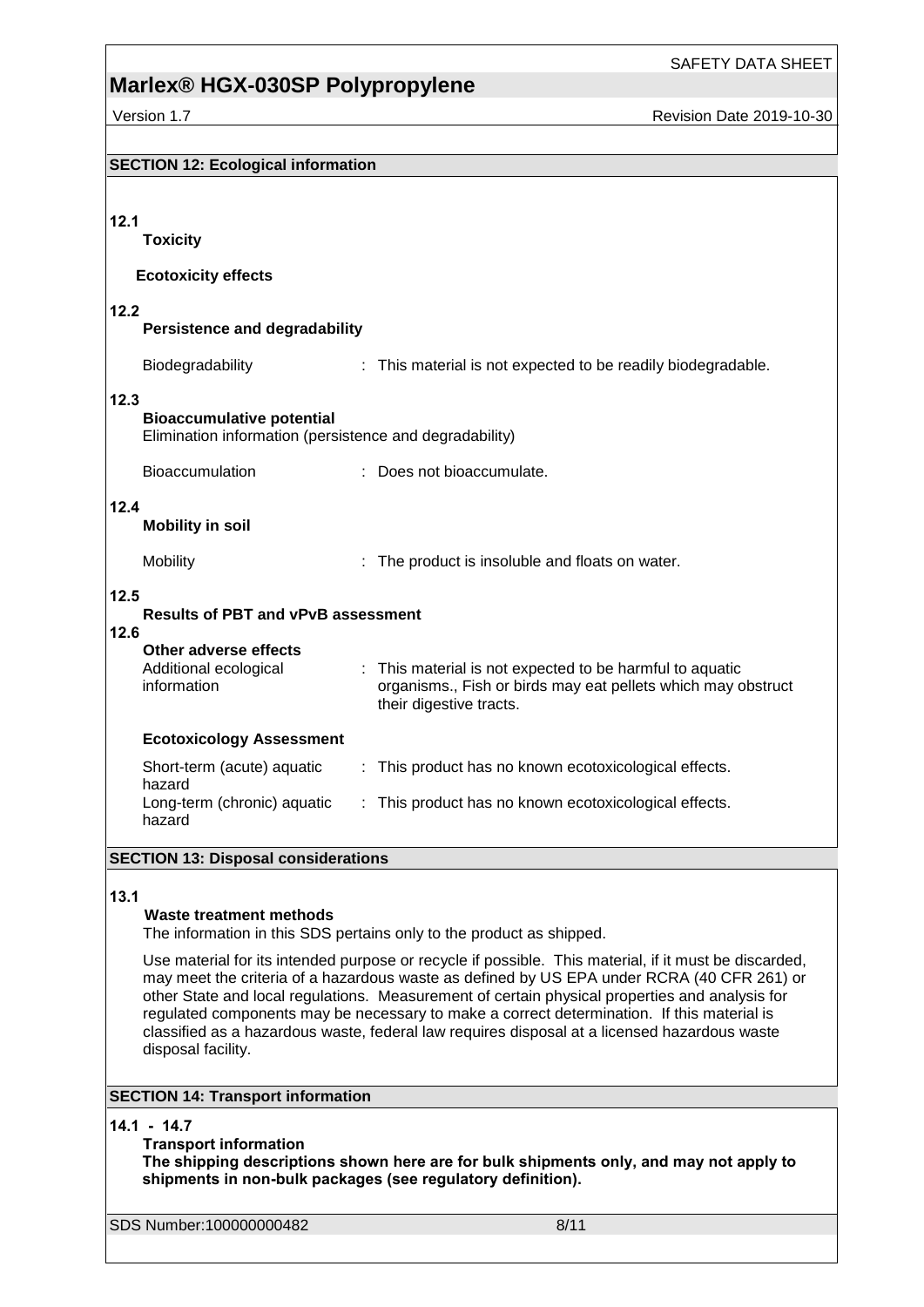## **Marlex® HGX-030SP Polypropylene**

| Version 1.7                                                                                                                                |         |                                                              | <b>Revision Date 2019-10-30</b>                                                                                                                                                                                                                                                                                                                                                                                     |
|--------------------------------------------------------------------------------------------------------------------------------------------|---------|--------------------------------------------------------------|---------------------------------------------------------------------------------------------------------------------------------------------------------------------------------------------------------------------------------------------------------------------------------------------------------------------------------------------------------------------------------------------------------------------|
| bill of lading.                                                                                                                            |         |                                                              | Consult the appropriate domestic or international mode-specific and quantity-specific Dangerous<br>Goods Regulations for additional shipping description requirements (e.g., technical name or names,<br>etc.) Therefore, the information shown here, may not always agree with the bill of lading shipping<br>description for the material. Flashpoints for the material may vary slightly between the SDS and the |
| US DOT (UNITED STATES DEPARTMENT OF TRANSPORTATION)<br>TRANSPORTATION BY THIS AGENCY.                                                      |         | NOT REGULATED AS A HAZARDOUS MATERIAL OR DANGEROUS GOODS FOR |                                                                                                                                                                                                                                                                                                                                                                                                                     |
| IMO / IMDG (INTERNATIONAL MARITIME DANGEROUS GOODS)<br>TRANSPORTATION BY THIS AGENCY.                                                      |         | NOT REGULATED AS A HAZARDOUS MATERIAL OR DANGEROUS GOODS FOR |                                                                                                                                                                                                                                                                                                                                                                                                                     |
| IATA (INTERNATIONAL AIR TRANSPORT ASSOCIATION)<br>TRANSPORTATION BY THIS AGENCY.                                                           |         | NOT REGULATED AS A HAZARDOUS MATERIAL OR DANGEROUS GOODS FOR |                                                                                                                                                                                                                                                                                                                                                                                                                     |
| ADR (AGREEMENT ON DANGEROUS GOODS BY ROAD (EUROPE))<br>TRANSPORTATION BY THIS AGENCY.                                                      |         | NOT REGULATED AS A HAZARDOUS MATERIAL OR DANGEROUS GOODS FOR |                                                                                                                                                                                                                                                                                                                                                                                                                     |
| RID (REGULATIONS CONCERNING THE INTERNATIONAL TRANSPORT OF<br><b>DANGEROUS GOODS (EUROPE))</b><br>TRANSPORTATION BY THIS AGENCY.           |         | NOT REGULATED AS A HAZARDOUS MATERIAL OR DANGEROUS GOODS FOR |                                                                                                                                                                                                                                                                                                                                                                                                                     |
| ADN (EUROPEAN AGREEMENT CONCERNING THE INTERNATIONAL CARRIAGE<br>OF DANGEROUS GOODS BY INLAND WATERWAYS)<br>TRANSPORTATION BY THIS AGENCY. |         | NOT REGULATED AS A HAZARDOUS MATERIAL OR DANGEROUS GOODS FOR |                                                                                                                                                                                                                                                                                                                                                                                                                     |
| Transport in bulk according to Annex II of MARPOL 73/78 and the IBC Code                                                                   |         |                                                              |                                                                                                                                                                                                                                                                                                                                                                                                                     |
| <b>SECTION 15: Regulatory information</b>                                                                                                  |         |                                                              |                                                                                                                                                                                                                                                                                                                                                                                                                     |
| 15.1<br><b>National legislation</b>                                                                                                        |         |                                                              | Safety, health and environmental regulations/legislation specific for the substance or mixture                                                                                                                                                                                                                                                                                                                      |
| <b>Restriction of Chemicals (REACH)</b>                                                                                                    |         |                                                              | Commission Regulation (EU) 2015/830 of 28 May 2015 amending Regulation (EC) No 1907/2006 of<br>the European Parliament and of the Council on the Registration, Evaluation, Authorisation and                                                                                                                                                                                                                        |
| <b>Water contaminating class</b><br>(Germany)                                                                                              | $: nwg$ | not water endangering                                        |                                                                                                                                                                                                                                                                                                                                                                                                                     |
| SDS Number:100000000482                                                                                                                    |         | 9/11                                                         |                                                                                                                                                                                                                                                                                                                                                                                                                     |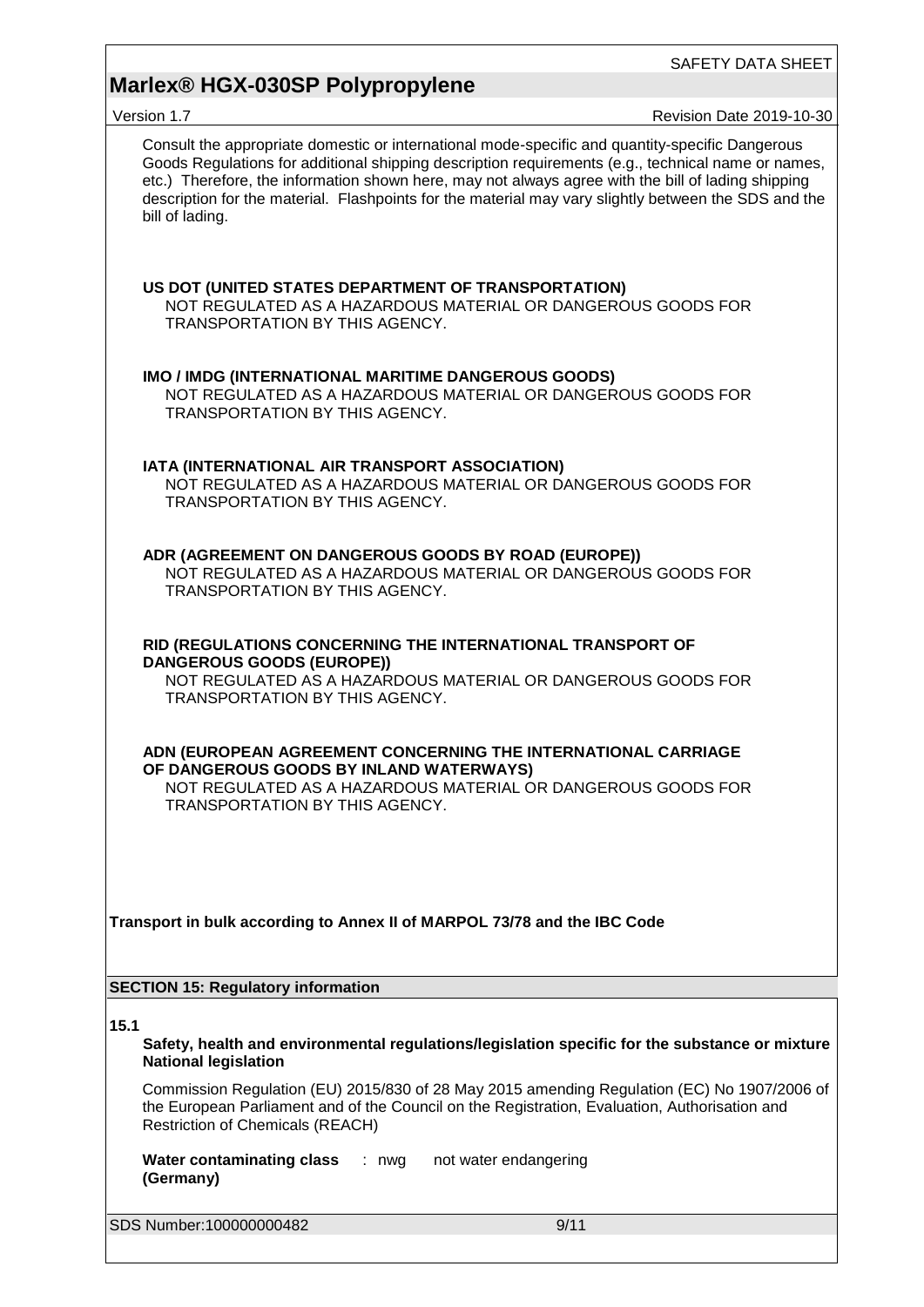# **Marlex® HGX-030SP Polypropylene**

| Version 1.7                                                                                                                                                                                                         |                                                                                                                                                                     |                                                                             | Revision Date 2019-10-30                                                                                                                                                                                                                                                                                                                                                                                                                                                                                                                                                         |  |  |
|---------------------------------------------------------------------------------------------------------------------------------------------------------------------------------------------------------------------|---------------------------------------------------------------------------------------------------------------------------------------------------------------------|-----------------------------------------------------------------------------|----------------------------------------------------------------------------------------------------------------------------------------------------------------------------------------------------------------------------------------------------------------------------------------------------------------------------------------------------------------------------------------------------------------------------------------------------------------------------------------------------------------------------------------------------------------------------------|--|--|
| 15.2                                                                                                                                                                                                                | <b>Chemical Safety Assessment</b>                                                                                                                                   |                                                                             |                                                                                                                                                                                                                                                                                                                                                                                                                                                                                                                                                                                  |  |  |
| <b>Components</b>                                                                                                                                                                                                   | propene<br>÷                                                                                                                                                        |                                                                             | 204-062-1                                                                                                                                                                                                                                                                                                                                                                                                                                                                                                                                                                        |  |  |
| <b>Major Accident Hazard</b><br>Legislation                                                                                                                                                                         | : 96/82/EC                                                                                                                                                          | Update: 2003<br>Directive 96/82/EC does not apply                           |                                                                                                                                                                                                                                                                                                                                                                                                                                                                                                                                                                                  |  |  |
| <b>Notification status</b><br>Europe REACH<br>Switzerland CH INV<br><b>TSCA</b><br>Canada DSL<br>Australia AICS<br>New Zealand NZIoC<br>Japan ENCS<br>Korea KECI<br>Philippines PICCS<br>China IECSC<br>Taiwan TCSI | United States of America (USA)                                                                                                                                      | <b>TSCA</b> inventory<br><b>DSL</b><br>Not in compliance with the inventory | On the inventory, or in compliance with the inventory<br>On the inventory, or in compliance with the inventory<br>On or in compliance with the active portion of the<br>All components of this product are on the Canadian<br>On the inventory, or in compliance with the inventory<br>On the inventory, or in compliance with the inventory<br>On the inventory, or in compliance with the inventory<br>On the inventory, or in compliance with the inventory<br>On the inventory, or in compliance with the inventory<br>On the inventory, or in compliance with the inventory |  |  |
| <b>SECTION 16: Other information</b>                                                                                                                                                                                |                                                                                                                                                                     |                                                                             |                                                                                                                                                                                                                                                                                                                                                                                                                                                                                                                                                                                  |  |  |
|                                                                                                                                                                                                                     | Reactivity Hazard: 0                                                                                                                                                |                                                                             | 1<br>$\bf{0}$<br>0                                                                                                                                                                                                                                                                                                                                                                                                                                                                                                                                                               |  |  |
| <b>Further information</b>                                                                                                                                                                                          |                                                                                                                                                                     |                                                                             |                                                                                                                                                                                                                                                                                                                                                                                                                                                                                                                                                                                  |  |  |
| previous versions.                                                                                                                                                                                                  | The information in this SDS pertains only to the product as shipped.<br>The information provided in this Safety Data Sheet is correct to the best of our knowledge, |                                                                             | Significant changes since the last version are highlighted in the margin. This version replaces all<br>information and belief at the date of its publication. The information given is designed only as a                                                                                                                                                                                                                                                                                                                                                                        |  |  |
|                                                                                                                                                                                                                     | not to be considered a warranty or quality specification. The information relates only to the<br>other materials or in any process, unless specified in the text.   |                                                                             | guidance for safe handling, use, processing, storage, transportation, disposal and release and is<br>specific material designated and may not be valid for such material used in combination with any                                                                                                                                                                                                                                                                                                                                                                            |  |  |
|                                                                                                                                                                                                                     | Key or legend to abbreviations and acronyms used in the safety data sheet                                                                                           |                                                                             |                                                                                                                                                                                                                                                                                                                                                                                                                                                                                                                                                                                  |  |  |
| <b>ACGIH</b>                                                                                                                                                                                                        | American Conference of<br>Government Industrial Hygienists                                                                                                          | LD50                                                                        | Lethal Dose 50%                                                                                                                                                                                                                                                                                                                                                                                                                                                                                                                                                                  |  |  |
| <b>AICS</b>                                                                                                                                                                                                         | Australia, Inventory of Chemical<br><b>Substances</b>                                                                                                               | <b>LOAEL</b>                                                                | Lowest Observed Adverse Effect<br>Level                                                                                                                                                                                                                                                                                                                                                                                                                                                                                                                                          |  |  |
| <b>DSL</b>                                                                                                                                                                                                          | Canada, Domestic Substances                                                                                                                                         | <b>NFPA</b>                                                                 | National Fire Protection Agency                                                                                                                                                                                                                                                                                                                                                                                                                                                                                                                                                  |  |  |
| <b>NDSL</b>                                                                                                                                                                                                         | List<br>Canada, Non-Domestic<br>Substances List                                                                                                                     | <b>NIOSH</b>                                                                | National Institute for Occupational<br>Safety & Health                                                                                                                                                                                                                                                                                                                                                                                                                                                                                                                           |  |  |

SDS Number:100000000482 10/11

CNS | Central Nervous System | NTP | National Toxicology Program

Central Nervous System